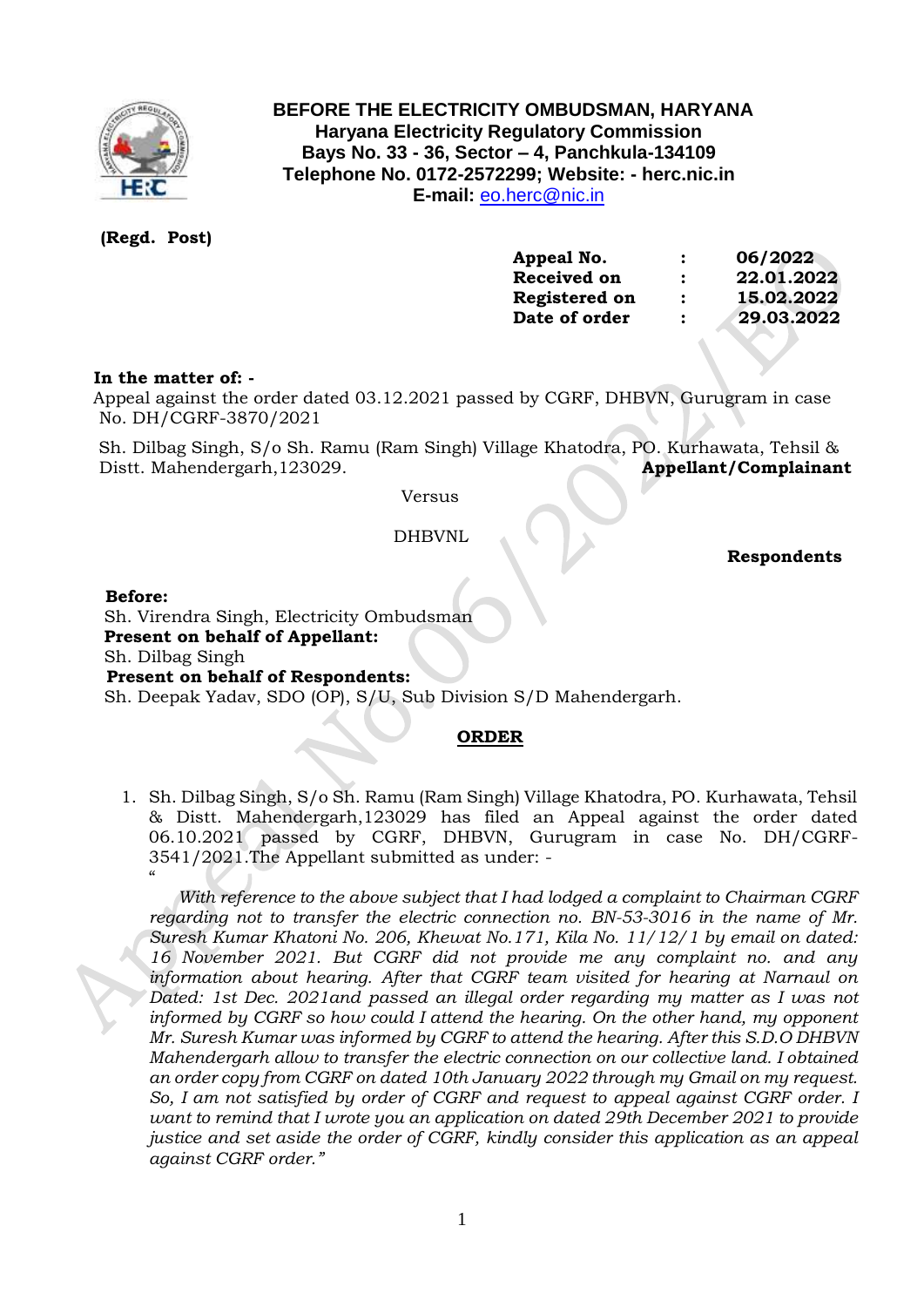- 2. The appeal was registered on 15.02.2022 as an appeal No. 06/2022 and accordingly, notice of motion to the Appellant and the Respondents was issued on 18.02.2022 for hearing the matter on 15.03.2022.
- 3. The SDO (OP), S/U, Sub Division S/D Mahendergarh vide his email on 23.02.2022 has submitted reply which is as under: -

*"In this connection it is intimated that the complainant made by Sh. Dilbag Singh Sio Sh. Ramu (Ram Singh) Vill. - Khatodra P.O.- Kurahwata, Distt. & Teh. - Mahendergarh regarding Ale No. BN53/3016 should not be shifted because he is a participant in it. But according to the registry submitted by the applicant Sh. Suresh Kumar S/o Sh. Rameshwar Dayal Vill. - Khatodra of shifting, Tehshildar has clearly indicated the kabja. After getting the complaint of the complainant, this was again verified from the Tehshildar who verified that this kabja has been done and copy of the verification attached. The estimate has been sanctioned by worthy SE 'Op' Circle DHBVN Narnaul considering all the facts of the complainant.* 

 *After that CGRF has decided to shift the connection by rejecting the application of complainant. So, the connection has been shifted.* 

*This is for your kind information and further necessary action please.*"

4. The Appellant vide his email on 14.03.2022 has submitted rejoinder to the reply of SDO (OP), S/U, Sub Division S/D Mahendergarh which is as under: -

*With reference to the above subject that S.D.O. DHBVN Mahendergarh mentioned in his letter that the registry submitted by applicant indicate the Kabza. But I want to inform you that the registry has not been done under norms of law point on Dated: 06-09- 2021. Subhash has sold this piece of land violating the norms because he is not only the sole owner of our joint agriculture land. Jamabandi (2016-17) indicates that this is a collective land of my elder brother Hanuman Singh, Kamal Singh, Vikram Singh, Sandeep and also mine. Then tell me how can be Kabza given by Subhash is legal? I was neither informed nor they got No Objection Certificate from me regarding this registry which is mandatory in co-ownership. S.D.O. DHBVN Mahendergarh has not sought the complete information about the registry of 2 Marla land purchased by Suresh Kumar and sold by Subhash. Tehsildar office is still concealing the real facts of case because I have always mentioned about the wrong process of registry by both the parties including Suresh Kumar s/o Sh. Rameshwar Dayal and Subhash s/o Sh. Harlal. I further inform you that I and my elder brother Hanuman Singh, Kamal Singh, Vikram Singh, Sandeep are joint coholder of the land because no division or bifurcation has taken place till now.*

*So, I humbly request you to report rightly based on revenue record and evidences regarding my objections raised time to time.*

*The relevant record and summary of case, appeal no 06/2022 with Serial Number and Date wise in PDF were produced by Dilbag Singh on 14/03/2022.*

- 5. The hearing was held on 15.03.2022, as scheduled. The appellant submitted that he has submitted rejoinder. The respondent SDO stated that he received the copy of rejoinder but could not go through it and requested to allow some time to respond. Acceding to his request, the matter was adjourned to 29.3.2022.
- 6. The SDO (OP), S/U, Sub Division S/D Mahendergarh vide his email on 24.03.2022 has submitted reply to the rejoinder of appellant which is as under: -

*The applicant has submitted rejoinder on dated 15.3.2022 at 2.30 PM submit that representation mention below: -*

*1. But I want to inform you that the registry has not been done under norms of Law point on dated 06.09.2021.*